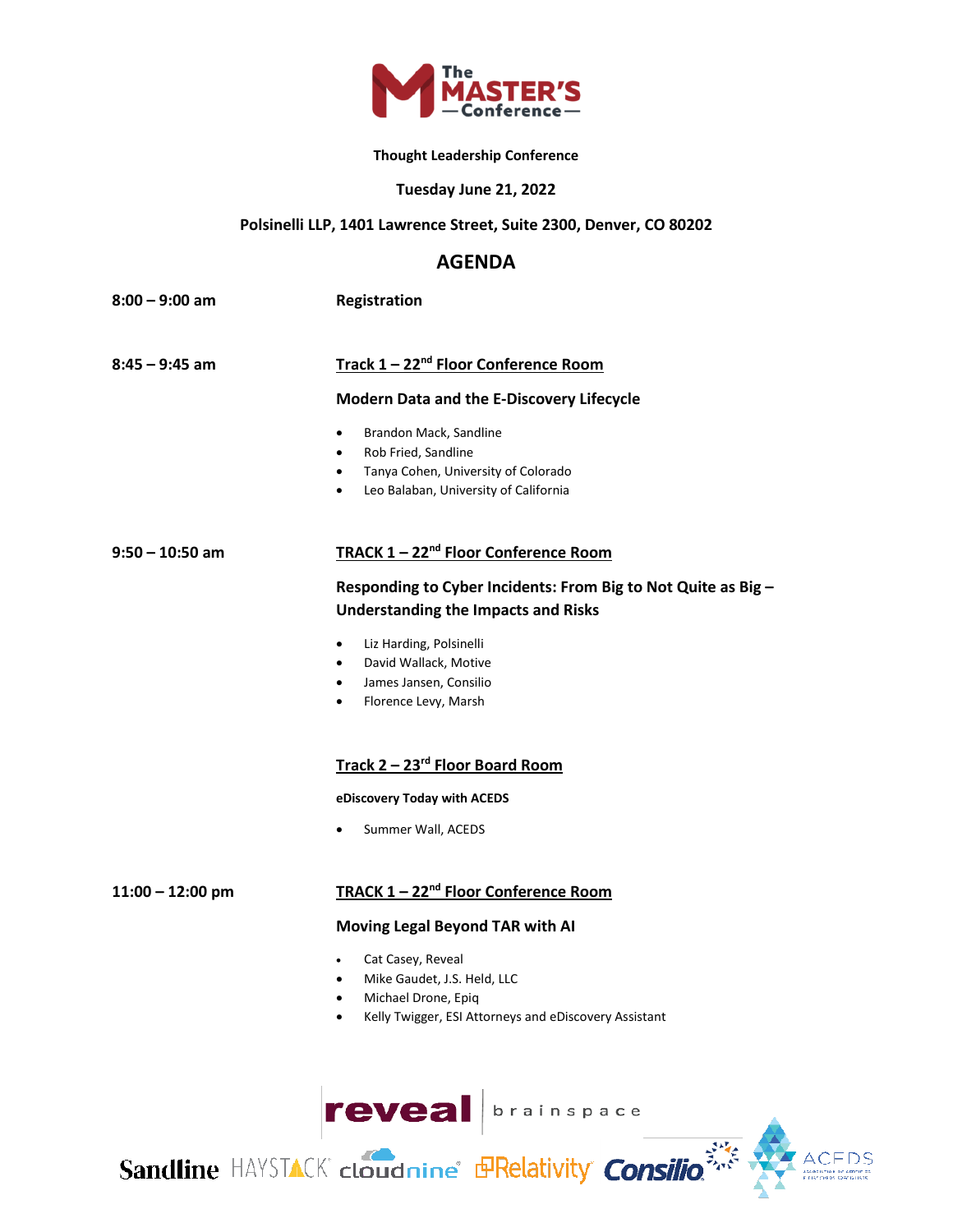

### **Track 2 – 23rd Floor Board Room**

**Microsoft 365 eDiscovery, Compliance... present and future**

- Zach Baldwin, Microsoft
- Ed Lawrence, Consilio
- **12:00 12:45 pm Lunch**

# **12:45 – 1:30 pm Update on Cybersecurity Law for Practitioners – 22nd Floor Conference Room**

• Kenya Parrish-Dixon, Chief Operating Officer & General Counsel, Empire Technologies Risk Management Group

#### **1:45 – 2:45 pm TRACK 1 - 22nd Floor Conference Room**

#### **Telling the full story: leveraging the data between the documents**

- Rick Clark, CloudNine
- Alicia Hawley, Orrick
- Jerry Bui, FTI Consulting
- Melissa Weberman, Arnold Porter
- Erin Perczak Perin Discovery

### **TRACK 2 – 23rd Floor Board Room**

Cyber/Data Breach tabletop exercise – what happens when your company is breached?

• Kevin Clark, Haystack ID

# **3:00 – 4:00 pm TRACK 1 - 22nd Floor Conference Room**

## **You've got to move it: Data protection and privacy with cross-border transfers**

- Chris Wall, Haystack ID
- Matt Linton, Lockheed Martin
- David Wallack, Motive
- Edward Hopkins, Clark Hill
- Dustin Berger, Armstrong Teasdale



Sandline HAYSTACK cloudnine de PRelativity Consilio

ACEDS